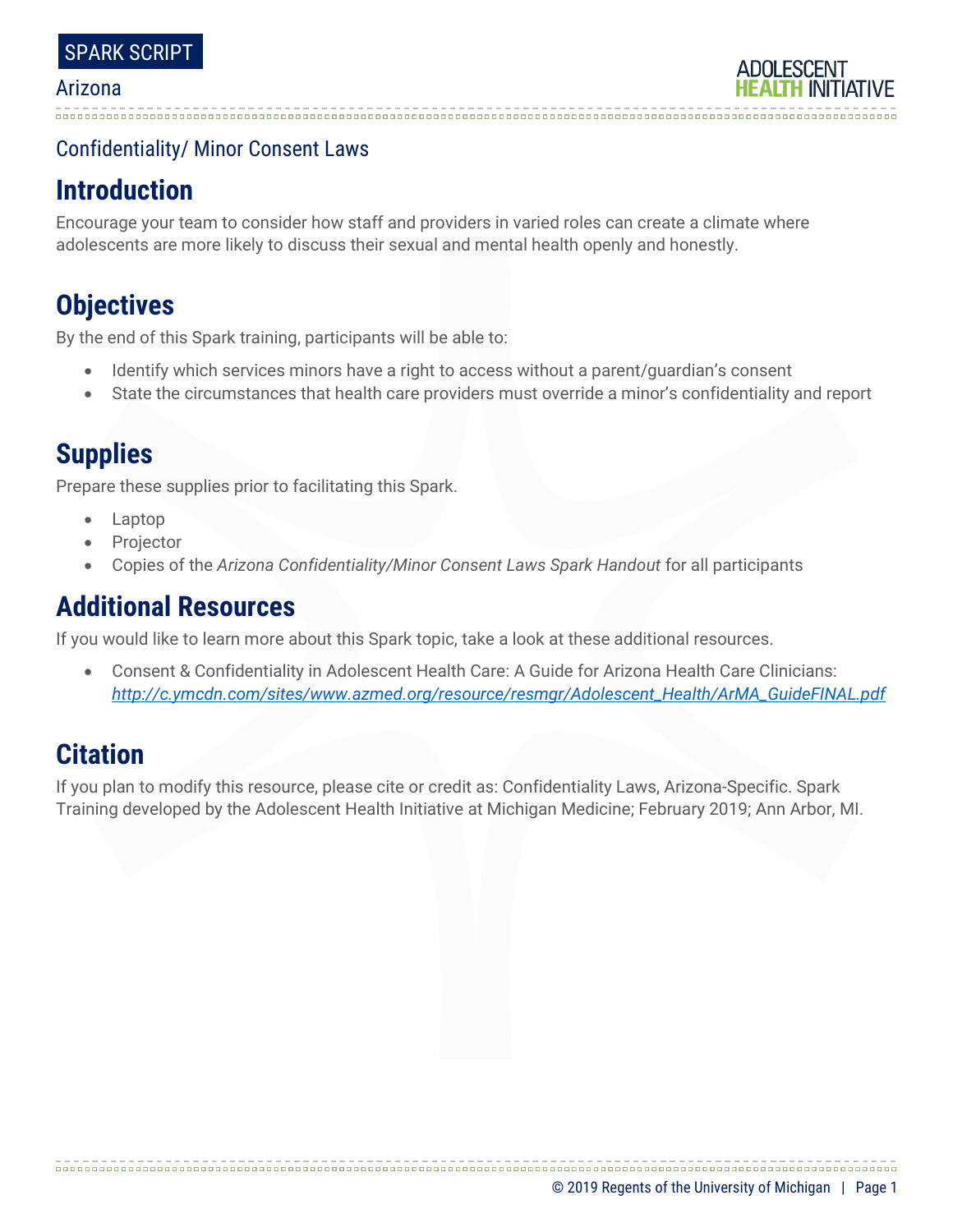



# **Intro/Hook** (3 minutes)

## 1 – ARIZONA MINOR CONSENT AND CONFIDENTIALITY LAWS

Today we are going to do a 15-minute mini-training, also called a Spark. As youth-serving professionals, it is important that we understand adolescent confidentiality and minor consent. This training is intended to be an overview of the most relevant laws on confidential services for teens. Arizona law is complex, so if you want to do additional learning, resources are available in the facilitator guide to this Spark.

Each person here will have times where we need to know and comply with confidentiality laws, though it's different for our various roles. For each law and scenario we discuss, try think about how it applies to your role specifically. To get us started, let's review a case scenario.

## 2 - CASE SCENARIO: SHAY, 15 Y/O GIRL

This is Shay, who is 15. She is here today because of a sore throat. During her visit, the provider finds out that Shay is concerned about having an STI. Shay says she is worried her mother will kick her out of the house if she knows Shay is sexually active. Consider the answer to these questions quietly to yourself: Can the provider screen Shay for STIs without her mother's knowledge or permission and still follow consent laws? Why or why not?

Give participants a moment to respond to the question on the slide. You may choose to have discussion here or just have people think about it.

Think about this might play out at your clinic, and we will talk about the answer at the end of the presentation.

### 3 - CASE SCENARIO: SHAY, 15 Y/O GIRL

Shay's scenario brings up another issue, which is how our own values might affect the way we feel about teens accessing certain services without their parents being aware. In Shay's situation, she is concerned about her mother, which may affect how we feel about her getting STI testing without involving a parent.

We usually do not have complete information about a patient. When we know more details, could it affect how we feel about the patient's right to confidentiality? Even if a teen can legally receive some services without a parent's consent, it can be challenging when we think parents should be involved. What can go wrong if we break confidentiality?

Have a couple of people respond briefly. Main point: If we don't follow the laws, it can have a negative impact on teens.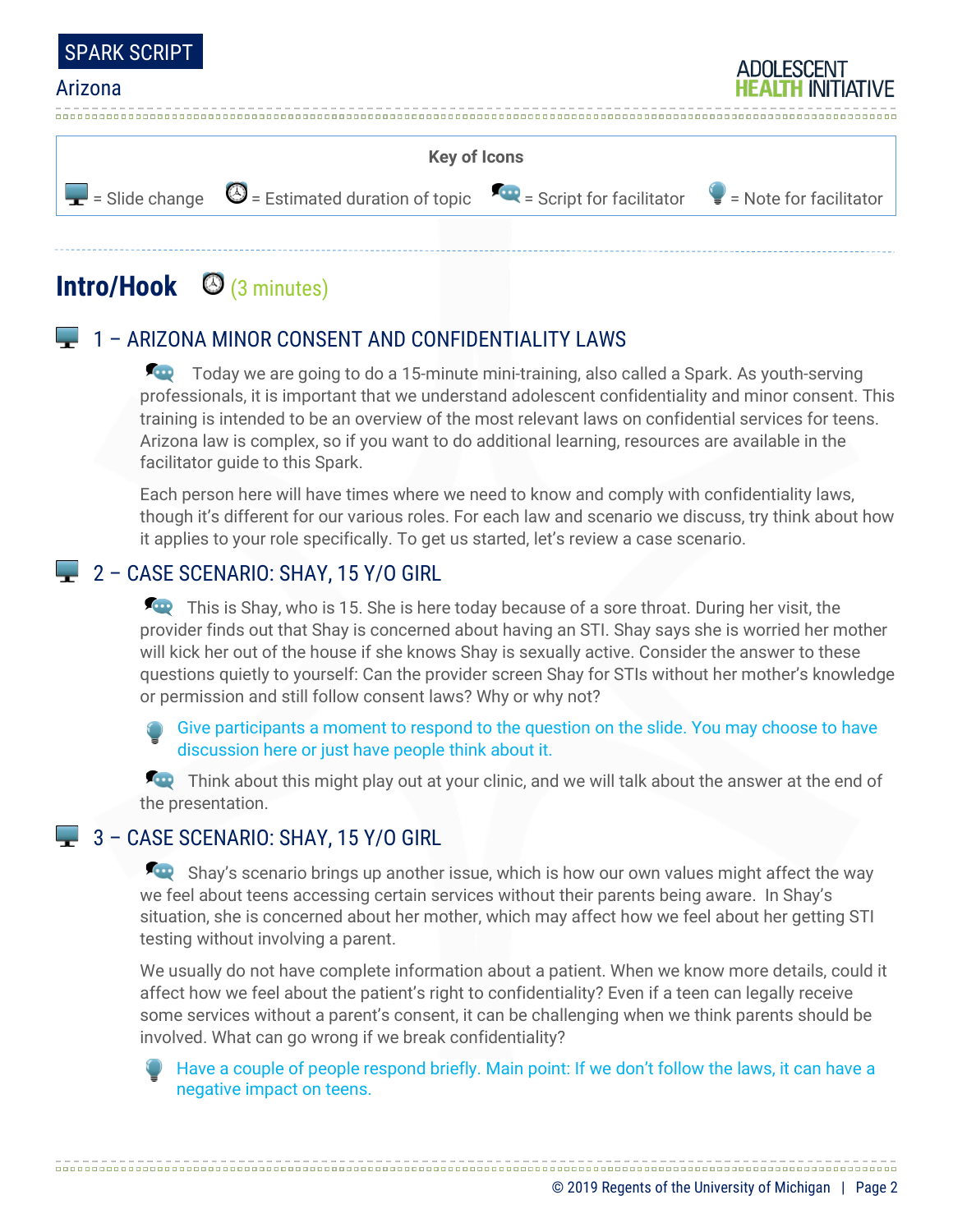

Many teens choose to include their parent or quardian in decisions about their health. For some teens, however, having the option of certain confidential services makes it more likely that they will seek care when they need it.

## **Key Concepts** (9 minutes)

### $\Box$  4 – IMPORTANT DEFINITIONS

Before we review the laws, it's important to recognize the difference between consent and confidentiality.

- **Consent** is permission to act. In general, a parent or legal guardian must give their permission or "consent" – before their minor child can receive a medical service. However, there are important exceptions where a minor can consent to their own care, without a parent's permission. We will discuss these exceptions today.
- **Confidentiality** refers to how health care providers and staff keep certain information private.
- **Consent does not equal confidentiality**.
	- $\circ$  Even if a minor is allowed to consent to a service without a parent's permission, it does not necessarily mean that the provider is required to keep it confidential.
	- $\circ$  So, laws can protect a minor's right to access a specific service, like contraception, but often, it's up to health care providers and staff to protect a minor's confidentiality.

### 5 – AZ LAW: PARENTAL CONSENT EXCEPTIONS

As this slide says, a parent or legal guardian must provide consent on behalf of a minor (under age 18) before health care services are provided, with several important exceptions.

The exceptions are based on:

- A minor's status, or
- The type of service requested

Again, these laws can sometimes be confusing, so I'm passing out a handout that summarizes these exceptions. If it's helpful, you can keep this on hand for quick reference in the future.

**Pass out the "Arizona Minor Consent & Confidentiality Laws" handout.** 

### $\Box$  6 – AZ LAW: MINOR CONSENT BASED ON STATUS

First, let's look at the exceptions based on status.

If a minor has any of these four statuses, they can consent to health care services without a parent or guardian's permission.

- Married
- On active military duty
- Emancipated by court order -OR-

© 2019 Regents of the University of Michigan | Page 3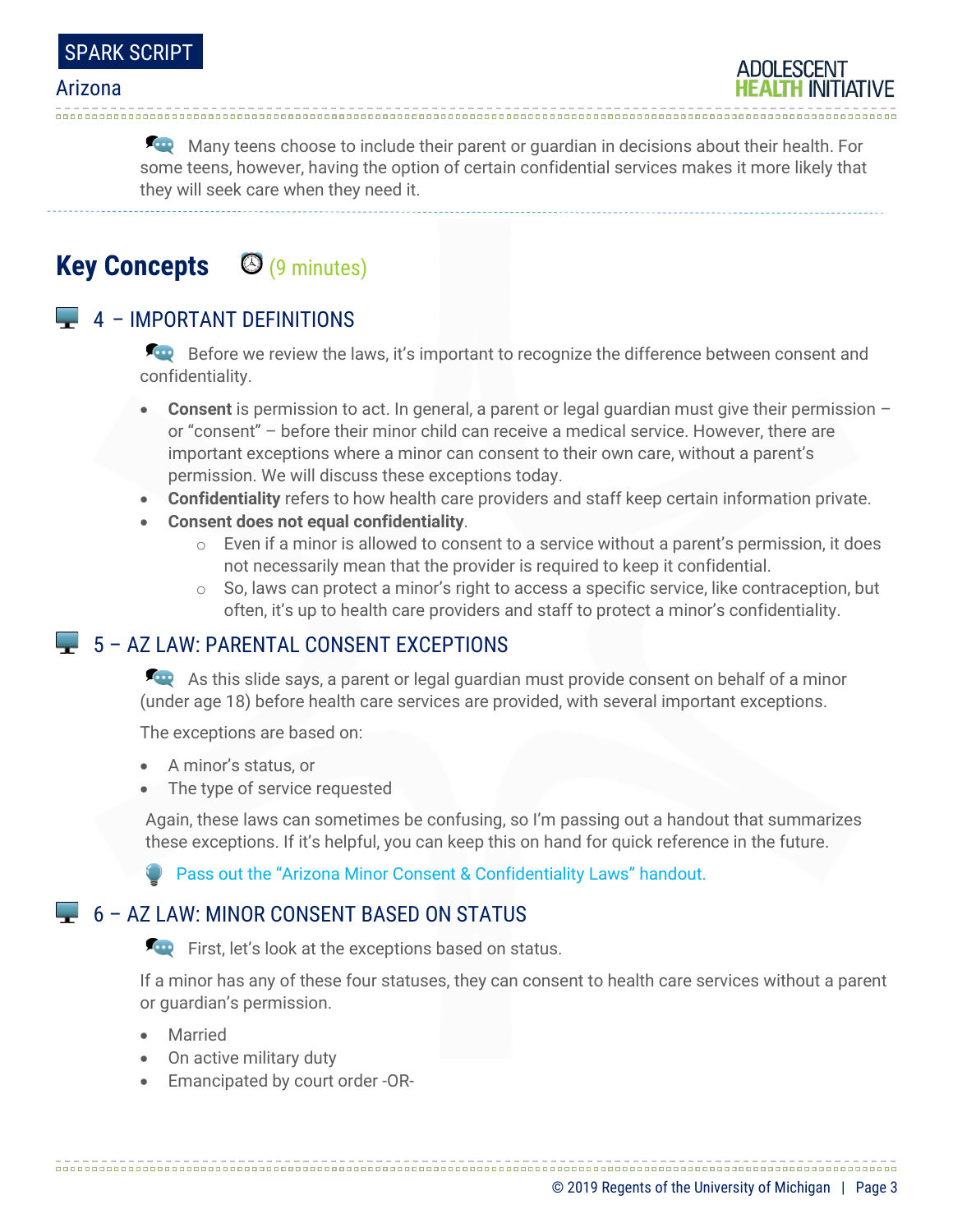

• Homeless, which in Arizona law is defined as not living with parents/guardians *and* lacking a fixed and regular night time residence or living in a shelter/halfway house or other place not normally used for sleeping by humans

## **7 – AZ LAW: MINOR CONSENT BASED ON SERVICE**

Acce Now let's look at the exceptions based on type of service. Each state has certain services that a minor may consent to without a parent or guardian's consent. Remember, a parent may still find out about the service, so it may not actually be confidential, but it's important to note that legally, a minor does not need a parent to consent to these services:

- Emergency medical, surgical, hospital or health services if a parent/guardian cannot be reached
- Contraceptives and family planning services including emergency contraception
- Pregnancy and prenatal care
- Testing and treatment for sexually transmitted infections (STIs)

- Testing for HIV (parents must consent to treatment for HIV)
	- $\circ$  There are no specific laws indicating that PrEP (HIV prevention) is allowed for adolescents.
- Substance abuse treatment (a parent/guardian must be notified if minor is admitted for treatment)
	- $\circ$  Additionally, a minor, 12 and older, who is under the influence of a drug or narcotic, including withdrawal, may be considered an emergency case and regarded as having consented to care
- Exams and treatment for sexual assault if the minor is 12 years old or older and if a parent/guardian cannot be contacted within the timeframe necessary to provide treatment

## $\Box$  8 – ARIZONA REPORTING REQUIREMENTS

Another important set of laws to be aware of are reporting requirements. Reporting requirement laws outline when a health care provider must break confidentiality and report the information. A health care provider must make a report when:

- There is suspicion of abuse or neglect
- The minor has had oral or sexual intercourse with a person aged 18 or older
- The minor has had oral or sexual intercourse with a person aged 13 or under

It can be helpful to note that the laws about oral or sexual intercourse do NOT apply to two people who are both ages 14-17 who engage in consensual sexual contact.

# **Application** (3 minutes)

## 9 – CASE SCENARIO: GIOVANNI, 17 Y/O BOY

Now that we've reviewed the laws, let's take a look at another scenario. Giovanni is a 17-yearold boy who is struggling with alcohol abuse, but doesn't want to tell his parents.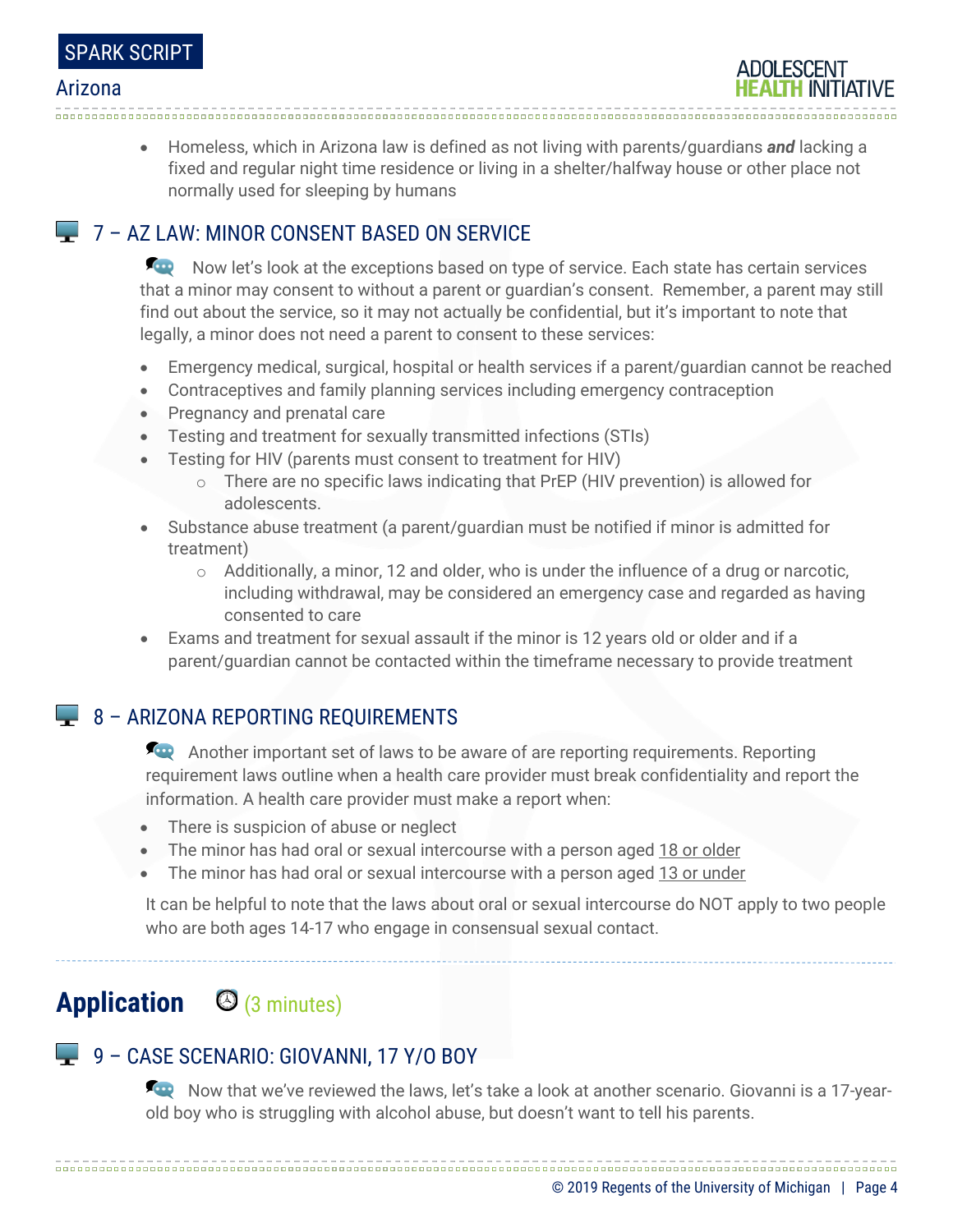

Is Giovanni allowed to get outpatient counseling for substance abuse without a parent's consent?

#### Allow a moment for people to respond either quietly to themselves or aloud.

The answer is yes, though the provider may encourage Giovanni to tell his parents. Additionally, a parent must be notified if he is admitted for treatment.

### 10 – THE ROLE OF PARENTS/GUARDIANS

A quick note about parents and guardians. Research shows that they can play a crucial role in their teenage children's decision-making and health. It can be tricky to keep parents engaged and at the same time, it's essential to provide the opportunity for adolescents to talk to a provider alone, and to provide confidential services where possible. We'll talk about parent engagement more in the Confidentiality Best Practices Spark as well.

#### 11 – COMMON QUESTIONS

**People often ask about the services listed on this slide, which are not protected for minors,** and require the consent of a parent or guardian. Minors DO need a parent or guardian's permission for:

- Vaccines, including HPV
- Inpatient and outpatient mental health screening and treatment unless an emergency requires it to prevent serious injury or save the life of the minor.
- Abortion, unless a judicial bypass is obtained; the pregnancy resulted from sexual contact with a relative, guardian, foster parent or unrelated male living with the adolescent and her mother; OR due to a medical emergency
- Treatment for HIV

### 12 – THE MATURE MINOR DOCTRINE

The "mature minor" doctrine is often used to determine if care can be provided to minors without parental consent. This can be a little confusing because there is no legal definition of a "mature minor" nor is it recognized under Arizona law. However, because the courts have been willing to apply the mature minor doctrine in some legal cases, risk for providing treatment without parental consent to a minor considered "mature" is reduced. Other jurisdictions have found a minor to be "mature" when:

- They are 15 or older
- They are able to understand the risks and benefits of the proposed care
- The care is beneficial and necessary, *and*
- There is good reason (including the minor's objection) for proceeding without parental consent